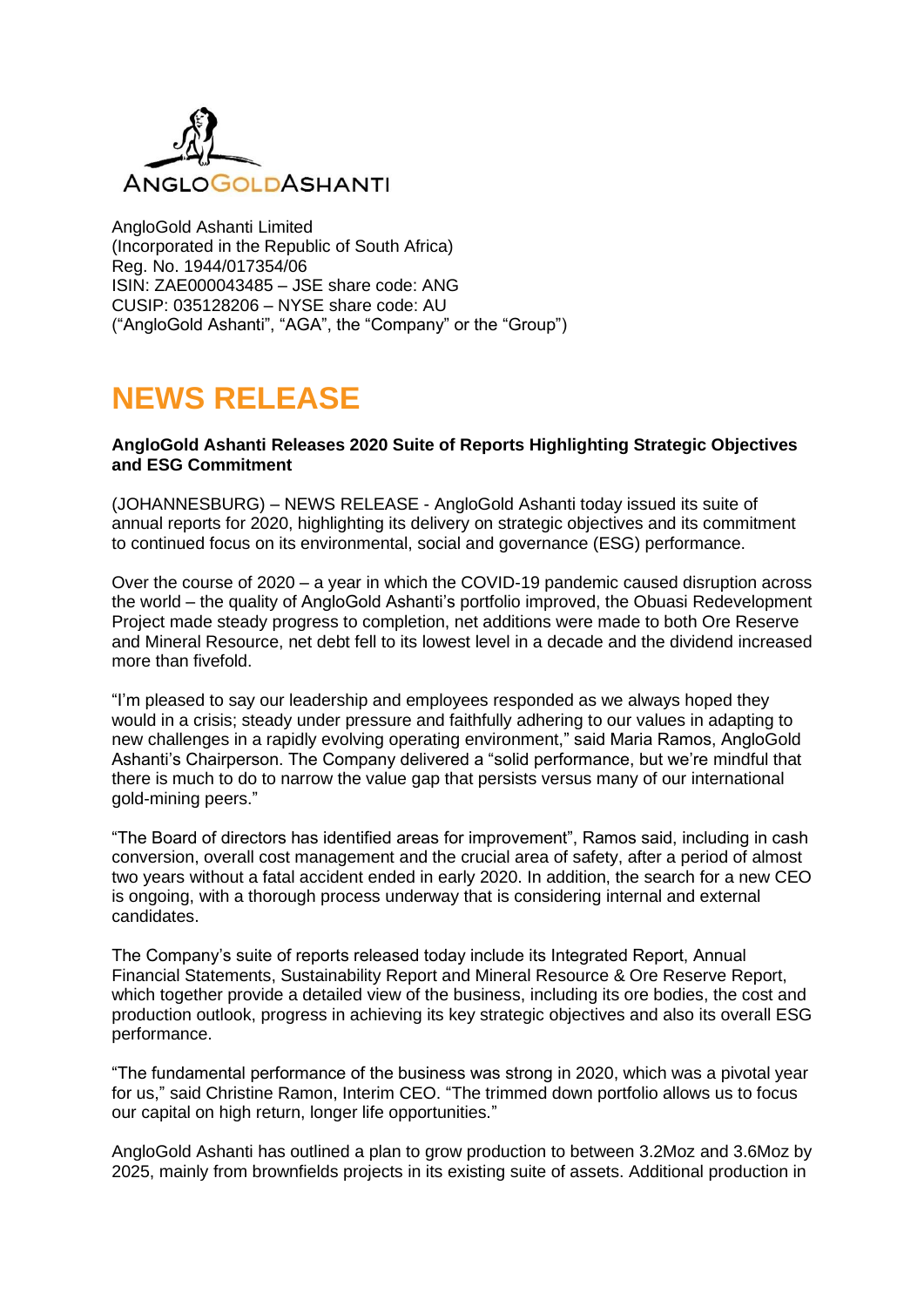the latter years is expected from two Colombian projects that will be presented to the Board for approval later this year.

The Sustainability Report provides a comprehensive overview of AngloGold Ashanti's relationships with stakeholders and its ESG performance and track record, a crucial element in securing the social licence to operate in the communities where its ore bodies are located. The report also outlines the Company's environmental performance, including the progress toward providing new carbon emission targets later this year along with an updated Climate strategy.

"Across all of this is our commitment to ESG. We've seen in countless ways how this mutually reinforcing cycle creates value for a wide range of stakeholders. It makes our communities stronger, makes our jobs more fulfilling, and is good for shareholders, too," said Ramon. "The product of this equation is clear – more efficient operations, with lower risk profiles, more supportive communities, and increased access to growth opportunities."

"The Board of directors and management team are committed to achieving net zero emissions, in line with the Paris Agreement, and will chart a pathway to achieving that goal once the new climate strategy is finalised", Ramon said.

The Mineral Resource & Ore Reserve Report provides detail on a strong exploration performance in 2020, the first year of a dedicated initiative to focus investment on increasing Ore Reserve. The Company added 6.1Moz of new gold Ore Reserve during 2020, more than replacing depletion caused by mining, and extending the reserve life of the portfolio to 11 years.

## **ENDS**

Johannesburg 26 March 2021

JSE Sponsor: The Standard Bank of South Africa Limited

#### CONTACTS

| <b>Media</b><br><b>Chris Nthite</b><br>General inquiries                 | +27 11 637 6388/ +27 83 301 2481                                                                           | cnthite@anglogoldashanti.com<br>media@anglogoldashanti.com                                       |
|--------------------------------------------------------------------------|------------------------------------------------------------------------------------------------------------|--------------------------------------------------------------------------------------------------|
| Investors<br>Sabrina Brockman<br><b>Yatish Chowthee</b><br>Fundisa Mgidi | +1 646 880 4526/ +1 646 379 2555<br>+27 11 637 6273 / +27 78 364 2080<br>+27 11 637 6763 / +27 82 821 5322 | sbrockman@anglogoldashanti.com<br>yrchowthee@anglogoldashanti.com<br>fmgidi@anglogoldashanti.com |

*Certain statements contained in this document, other than statements of historical fact, including, without limitation, those concerning the economic outlook for the gold mining industry, expectations regarding gold prices, production, total cash costs, all-in sustaining costs, all-in costs, cost savings and other operating results, return on equity, productivity improvements, growth prospects and outlook of AngloGold Ashanti's operations, individually or in the aggregate, including the achievement of project milestones, commencement and completion of commercial operations of certain of AngloGold Ashanti's exploration and production projects and the completion of acquisitions, dispositions or joint venture transactions, AngloGold Ashanti's liquidity and capital resources and capital expenditures and*